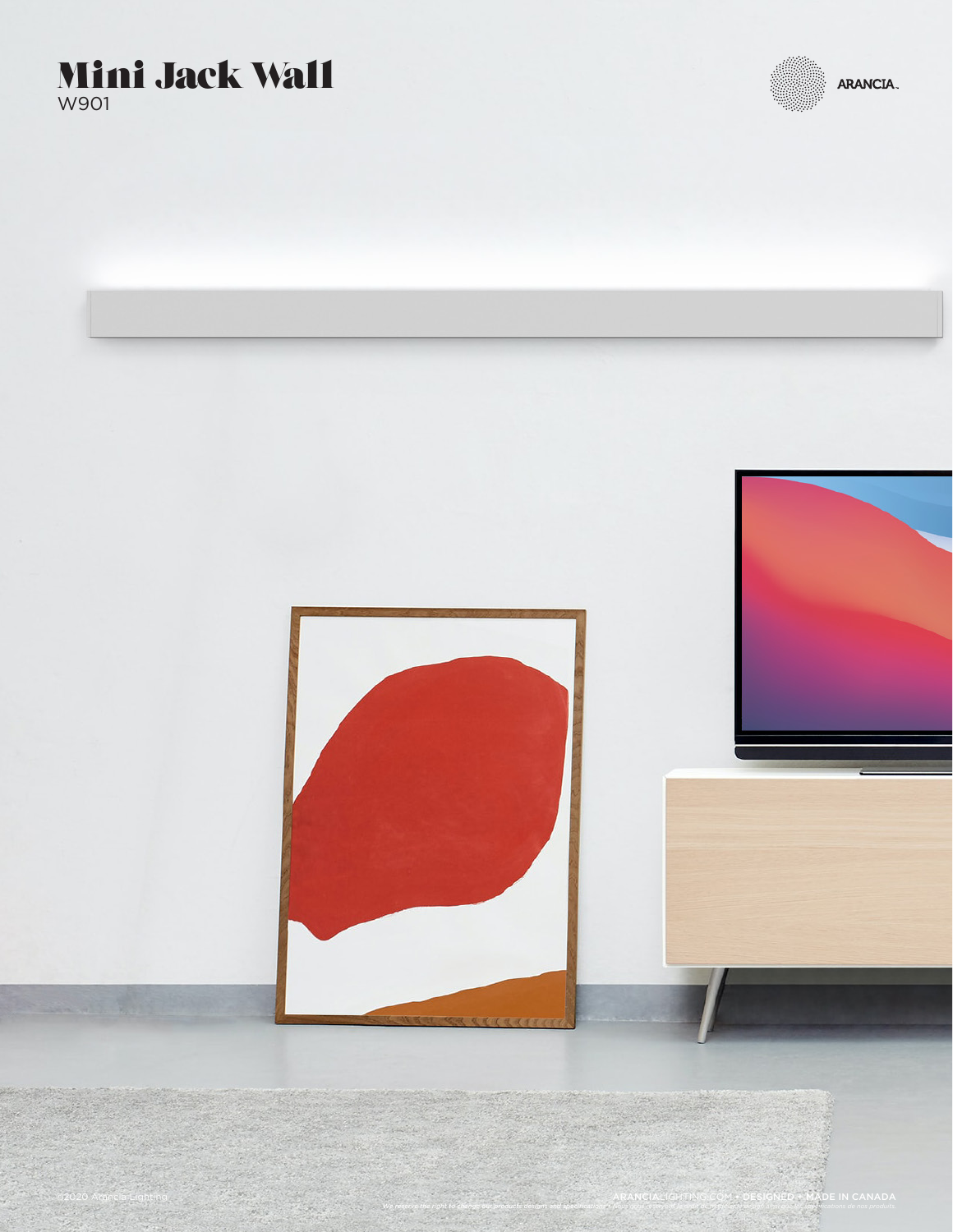





Extruded aluminum linear lighting system that can be specified in a variety of lengths in direct and indirect lighting. The frosted acrylic lens provides a diffused glow. Simplified wall installation with slim machined aluminum and steel hardware.

Système d'éclairage linéaire fait d'aluminium extrudé et disponible en plusieurs longueurs, en version directe ou indirecte. La lentille en acrylique givré diffuse la lumière uniformément. Installation murale simplifiée grâce à la quincaillerie usinée en aluminium et acier.



SHARED DIMENSIONS, SEE PRODUCT GUIDES FOR MORE INFO · DIMENSIONS COMMUNES, POUR PLUS D'INFO VOIR GUIDES PRODUIT.

LENS OPTION • OPTION DE LENTILLE





|                | MODEL • MODÉLE                                                                                                                                                                 | W901 |
|----------------|--------------------------------------------------------------------------------------------------------------------------------------------------------------------------------|------|
|                | <b>LIGHT DISTRIBUTION • ECLAIRAGE TYPE</b>                                                                                                                                     |      |
| -D             | <b>DIRECT</b>                                                                                                                                                                  |      |
| -1             | <b>INDIRECT</b>                                                                                                                                                                |      |
|                | NOMINAL LUMINAIRE LENGTH <sup>1</sup> . LONGUEUR NOMINALE DU LUMINAIRE <sup>1</sup>                                                                                            |      |
| $-02$          | 24" • 610 mm                                                                                                                                                                   |      |
| -03<br>$-04$   | 36" • 914 mm<br>48" • 1220 mm                                                                                                                                                  |      |
| -05            | $60"$ • 1524 mm                                                                                                                                                                |      |
| -06            | 72" • 1828 mm                                                                                                                                                                  |      |
| -07<br>-08     | 84" • 2133 mm<br>96" · 2438 mm                                                                                                                                                 |      |
| $-XX2$         | <b>CUSTOM DIMENSION LENGTH <sup>2</sup> .</b> LONGUEUR D'APPAREIL SUR MESURE <sup>2</sup>                                                                                      |      |
|                | <sup>1</sup> REFER TO STANDALONE UNIT GUIDE FOR STANDARD INDIVIDUAL LUMINAIRE LENGTHS. INDIVIDUAL                                                                              |      |
|                | FIXTURES CANNOT BE FIELD JOINED * 'VOIR GUIDE DES APPAREILS INDIVIDUELS POUR LONGUEURS<br>DE LUMINAIRES INDIVIDUELS STANDARD. LES APPAREILS INDIVIDUELS NE SONT PAS JOIGNABLES |      |
|                | IN SITU                                                                                                                                                                        |      |
|                | <b>?REFER TO CUSTOM DIMENSION LENGTH GUIDE . VOIR GUIDE DE LONGUEUR D'APPAREIL SUR</b><br>MESURE                                                                               |      |
|                | <b>LENS OPTION • OPTION DE LENTILLE</b>                                                                                                                                        |      |
| -R             | REGRESSED, OFFERS A LUMEN OUTPUT OF APPROX. 3000Im PER 4FT .                                                                                                                   |      |
|                | EN RETRAIT, OFFRE UN RENDU LUMINEUX D'ENVIRON 3000Im POUR 4PI                                                                                                                  |      |
| -C             | CONVEX, OFFERS A LUMEN OUTPUT OF APPROX. 4500Im PER 4FT .<br>CONVEXE, OFFRE UN RENDU LUMINEUX D'ENVIRON 4500Im POUR 4PI                                                        |      |
|                | LIGHT SOURCE COLOR . COULEUR SOURCE LUMINEUSE                                                                                                                                  |      |
| -NO            | <b>NONE • AUCUNE</b>                                                                                                                                                           |      |
| -LC            | $LED \cdot$ DEL $\cdot$ 4000K 90 CRI                                                                                                                                           |      |
| -LN            | LED • DEL • 3500K 90 CRI                                                                                                                                                       |      |
| -LW            | LED • DEL • 3000K 90 CRI                                                                                                                                                       |      |
| -LI<br>$-LX^3$ | LED • DEL • 2700K 90 CRI<br>LED CUSTOM COLOR . DEL COULEUR SUR MESURE . (2700K / 6000K) <sup>2</sup>                                                                           |      |
| -LT            | LUTRON T-SERIES 2-CHANNEL TUNABLE WHITE . SERIE-T DE LUTRON AVEC                                                                                                               |      |
|                | LUMIÈRE BLANCHE RÉGLABLE À 2-CANNAUX                                                                                                                                           |      |
|                | <sup>3</sup> CONSULT FACTORY FOR AVAILABILITY, PRICE AND DELAY .<br><sup>3</sup> CONSULTER L'USINE POUR DISPONIBILITÉ, PRIX ET DÉLAIS                                          |      |
|                | <b>POWER CLASS • CATÉGORIE DE PUISSANCE</b>                                                                                                                                    |      |
| -A             | 14 W/FT (1000mA) • 14 W/PI (1000mA)                                                                                                                                            |      |
| -в             | $9 W/FT (667mA) \cdot 9 W/PI (667mA)$                                                                                                                                          |      |
| -C             | $5 W/FT (334mA) \cdot 5 W/PI (334mA)$                                                                                                                                          |      |
|                | *SEE TABLE ON THE NEXT PAGE FOR POWER CONSUMPTION AND LUMEN OUTPUT<br>VOIR LA PAGE SUIVANTE POUR LE RENDU DE PUISSANCE ET LUMINEUX                                             |      |
|                | # CIRCUIT <sup>4</sup> • $\#$ CIRCUIT <sup>4</sup>                                                                                                                             |      |
| -1             | 1 CIRCUIT                                                                                                                                                                      |      |
| $-2$           | <b>2 CIRCUITS</b>                                                                                                                                                              |      |
| $-E4$          | <b>EMERGENCY CIRCUIT • CIRCUIT D'URGENCE</b><br>4SEPARATE CIRCUIT, NOT A BATTERY PACK • 4 CIRCUIT SÉPARÉ, PAS DE BLOC-PILE                                                     |      |
|                |                                                                                                                                                                                |      |
|                | MAIN VOLTAGE <sup>5</sup> . VOLTAGE DE CIRCUIT <sup>5</sup>                                                                                                                    |      |
| -U<br>-1       | 120-277V<br>120V                                                                                                                                                               |      |
| ۰2             | 277V                                                                                                                                                                           |      |
| $-3^{5}$       | 347V                                                                                                                                                                           |      |
|                | <sup>5</sup> CONSULT FACTORY FOR PRICE AND DELAY • <sup>5</sup> CONSULTER L'USINE POUR PRIX ET DÉLAIS                                                                          |      |
|                | <b>DIMMING SPECIFICATION • OPTION DE GRADATION</b>                                                                                                                             |      |
| -N<br>-0       | <b>NONE • AUCUN</b><br><b>0-10V LED DIMMING . GRADATION DEL 0-10V</b>                                                                                                          |      |
| -T             | <b>TRIAC LED DIMMING • GRADATION DEL TRIAC</b>                                                                                                                                 |      |
|                | <b>MOUNTING • INSTALLATION</b>                                                                                                                                                 |      |
| -JB            | 4"X4" OCTAGONAL J-BOX • BOÎTE OCTOGONAL 100mm x 100mm                                                                                                                          |      |
| -SB            | 2"X4" SWITCH BOX . BOITE RECTANGULAIRE 50mm x 100mm                                                                                                                            |      |
| -BX            | 7/8" BX CABLE ACCESS DOOR • PORTE POUR CABLE BLINDE 22mm                                                                                                                       |      |
|                | <sup>6</sup> UNLESS SPECIFIED OTHERWISE, MOUNTING WILL BE ON THE LEFT OF THE FIXTURE . 6SAUF<br>INDICATION CONTRAIRE, LE MONTAGE SE TROUVERA À LA GAUCHE DU LUMINAIRE          |      |
|                | <b>STRUCTURE FINISH • FINI DE STRUCTURE</b>                                                                                                                                    |      |
| -AB            | <b>BLACK ANODIZED • ANODISÉ NOIR</b>                                                                                                                                           |      |
| -AN            | <b>CLEAR ANODIZED • ANODISÉ CLEAR</b>                                                                                                                                          |      |
| -BK            | <b>BLACK POWDER COATED • FINI POUDRE NOIRE</b>                                                                                                                                 |      |

WHITE POWDER COATED • FINI POUDRE BLANCHE

-MG -SP METALLIC GREY POWDER COAT • FINI POUDRE GRIS MÉTALLIQUE CUSTOM, SPECIFY RAL COLOR IN BOX • SUR MESURE, INDIQUER LA COULEUR RAL DANS LA CASE

PAGE 2

©2020 Arancia Lighting

ARANCIALIGHTING.COM • DESIGNED + MADE IN CANADA

*We reserve the right to change our products designs and specifications • Nous nous réservons le droit de modifier le design ainsi que les spécifications de nos produits. V 1.1 - 2020-07*

-WH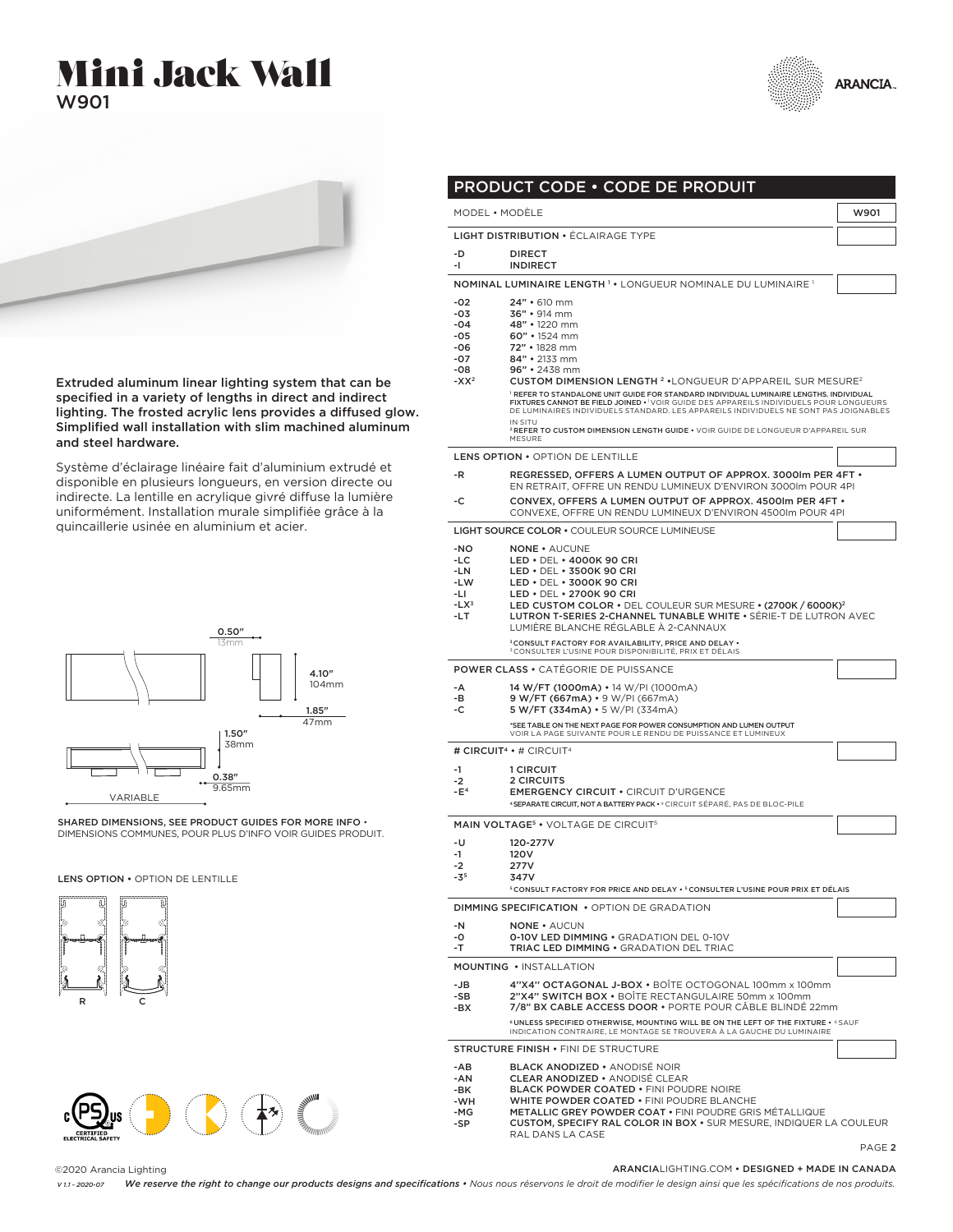# Mini Jack Wall

W901 STANDALONE UNIT GUIDE • W901 GUIDE DES APPAREIL INDIVIDUELS



|      |                                          | <b>LENGTHS</b><br><b>LONGUEURS</b>                |                                      |                                                  | <b>LIGHT SOURCES</b><br><b>SOURCES LUMINEUSES</b> |                   | ELECTRICAL POWER CLASS <sup>1</sup><br>CATÉGORIE DE PUISSANCE ÉLECTRIQUE <sup>1</sup> |                 |                       |                       |
|------|------------------------------------------|---------------------------------------------------|--------------------------------------|--------------------------------------------------|---------------------------------------------------|-------------------|---------------------------------------------------------------------------------------|-----------------|-----------------------|-----------------------|
| CODE | T.<br><b>OVERALL</b><br><b>HORS TOUT</b> | Е<br><b>ENDCAP THICKNESS</b><br>ÉPAISSEUR EMBOUTS | L.<br>LIT SECTION<br>SECTION ALLUMÉE | s.<br><b>MOUNTING POINTS</b><br>POINTS D'ANCRAGE | CODE                                              | <b>CCT</b><br>TCC | <b>CRI</b><br><b>IRC</b>                                                              | A               | B                     | $\mathsf{C}$          |
|      |                                          |                                                   | 23.9"<br>607mm                       | 11.9"<br>302mm                                   | LC.                                               | 4000K             | 90                                                                                    | 28W<br>1424 lm  | 18W<br>940 lm         | 10W<br>470 lm         |
| $-2$ | 24.6"<br>626mm                           |                                                   |                                      |                                                  | LN.                                               | 3500K             |                                                                                       |                 |                       |                       |
|      |                                          |                                                   |                                      |                                                  | LW                                                | 3000K             |                                                                                       |                 |                       |                       |
|      |                                          |                                                   |                                      |                                                  | $\mathsf{L}$                                      | 2700K             |                                                                                       |                 |                       |                       |
|      |                                          |                                                   | 35.8"<br>909mm                       | 23.8"<br>604m                                    | LC.                                               | 4000K             | 90                                                                                    | 42W<br>2136 lm  | <b>27W</b><br>1410 lm | <b>15W</b><br>705 lm  |
| -3   | 36.5"<br>926mm                           | 0.38"<br>9.5mm                                    |                                      |                                                  | LN                                                | 3500K             |                                                                                       |                 |                       |                       |
|      |                                          |                                                   |                                      |                                                  | LW                                                | 3000K             |                                                                                       |                 |                       |                       |
|      |                                          |                                                   |                                      |                                                  | $\mathsf{L}$                                      | 2700K             |                                                                                       |                 |                       |                       |
|      |                                          |                                                   | 47.7"<br>1210mm                      | 35.7"<br>907mm                                   | LC.                                               | 4000K             | 90                                                                                    | 56W<br>2848 lm  | 36W<br>1880 lm        | 20W<br>940 lm         |
| -4   | 48.4"<br>1229mm                          |                                                   |                                      |                                                  | LN                                                | 3500K             |                                                                                       |                 |                       |                       |
|      |                                          |                                                   |                                      |                                                  | LW                                                | 3000K             |                                                                                       |                 |                       |                       |
|      |                                          |                                                   |                                      |                                                  | LI                                                | 2700K             |                                                                                       |                 |                       |                       |
| -5   | 60.3"<br>1532mm                          |                                                   | 59.6"<br>1513mm                      | 47.6"<br>1209mm                                  | LC.                                               | 4000K             | 90                                                                                    | 70W<br>3560 lm  | 45W<br>2350 lm        | <b>25W</b><br>1175 lm |
|      |                                          |                                                   |                                      |                                                  | LN                                                | 3500K             |                                                                                       |                 |                       |                       |
|      |                                          |                                                   |                                      |                                                  | LW                                                | 3000K             |                                                                                       |                 |                       |                       |
|      |                                          |                                                   |                                      |                                                  | $\mathsf{L}$                                      | 2700K             |                                                                                       |                 |                       |                       |
|      |                                          |                                                   | 71.4"<br>1814mm                      | 59.4"<br>1509mm                                  | LC.                                               | 4000K             | 90                                                                                    | 84W<br>4272 lm  | 54W<br>2820 lm        | 30W<br>1410 lm        |
| -6   | 72.2"<br>1833mm                          |                                                   |                                      |                                                  | LN                                                | 3500K             |                                                                                       |                 |                       |                       |
|      |                                          |                                                   |                                      |                                                  | LW                                                | 3000K             |                                                                                       |                 |                       |                       |
|      |                                          |                                                   |                                      |                                                  | $\mathsf{L}$                                      | 2700K             |                                                                                       |                 |                       |                       |
| $-7$ | 84.1"<br>2135mm                          |                                                   | 83.3"<br>2116mm                      | 71.3"<br>1811mm                                  | LC.                                               | 4000K             | 90                                                                                    | 98W<br>4984 lm  | 63W<br>3290 lm        | 35W<br>1645 lm        |
|      |                                          |                                                   |                                      |                                                  | LN                                                | 3500K             |                                                                                       |                 |                       |                       |
|      |                                          |                                                   |                                      |                                                  | LW                                                | 3000K             |                                                                                       |                 |                       |                       |
|      |                                          |                                                   |                                      |                                                  | $\mathsf{L}$                                      | 2700K             |                                                                                       |                 |                       |                       |
| -8   | 96"<br>2437mm                            |                                                   | 95.2"<br>2418mm                      | 83.2"<br>2113mm                                  | LC                                                | 4000K             | 90                                                                                    | 112W<br>5696 lm | 72W<br>3760 lm        | 40W<br>1880 lm        |
|      |                                          |                                                   |                                      |                                                  | LN                                                | 3500K             |                                                                                       |                 |                       |                       |
|      |                                          |                                                   |                                      |                                                  | LW                                                | 3000K             |                                                                                       |                 |                       |                       |
|      |                                          |                                                   |                                      |                                                  | LI                                                | 2700K             |                                                                                       |                 |                       |                       |

LUMEN OUTPUT AND WATTAGE CALCULATED WITH REGRESSED LENS AND STANDARD POWER CLASS •

RENDU LUMINEUX ET WATTAGE EN CALCULÉS AVEC LENTILLE EN RETRAIT ET SORTIE LUMEN STANDARD

1 POWER OUTPUT IS BASED ON 0-10V DRIVER

1 LA PUISSANCE ÉLECTRIQUE EST CALCULÉ AVEC UNE PILOTE 0-10V

©2020 Arancia Lighting

ARANCIALIGHTING.COM • DESIGNED + MADE IN CANADA

PAGE 3

*We reserve the right to change our products designs and specifications • Nous nous réservons le droit de modifier le design ainsi que les spécifications de nos produits. V 1.1 - 2020-07*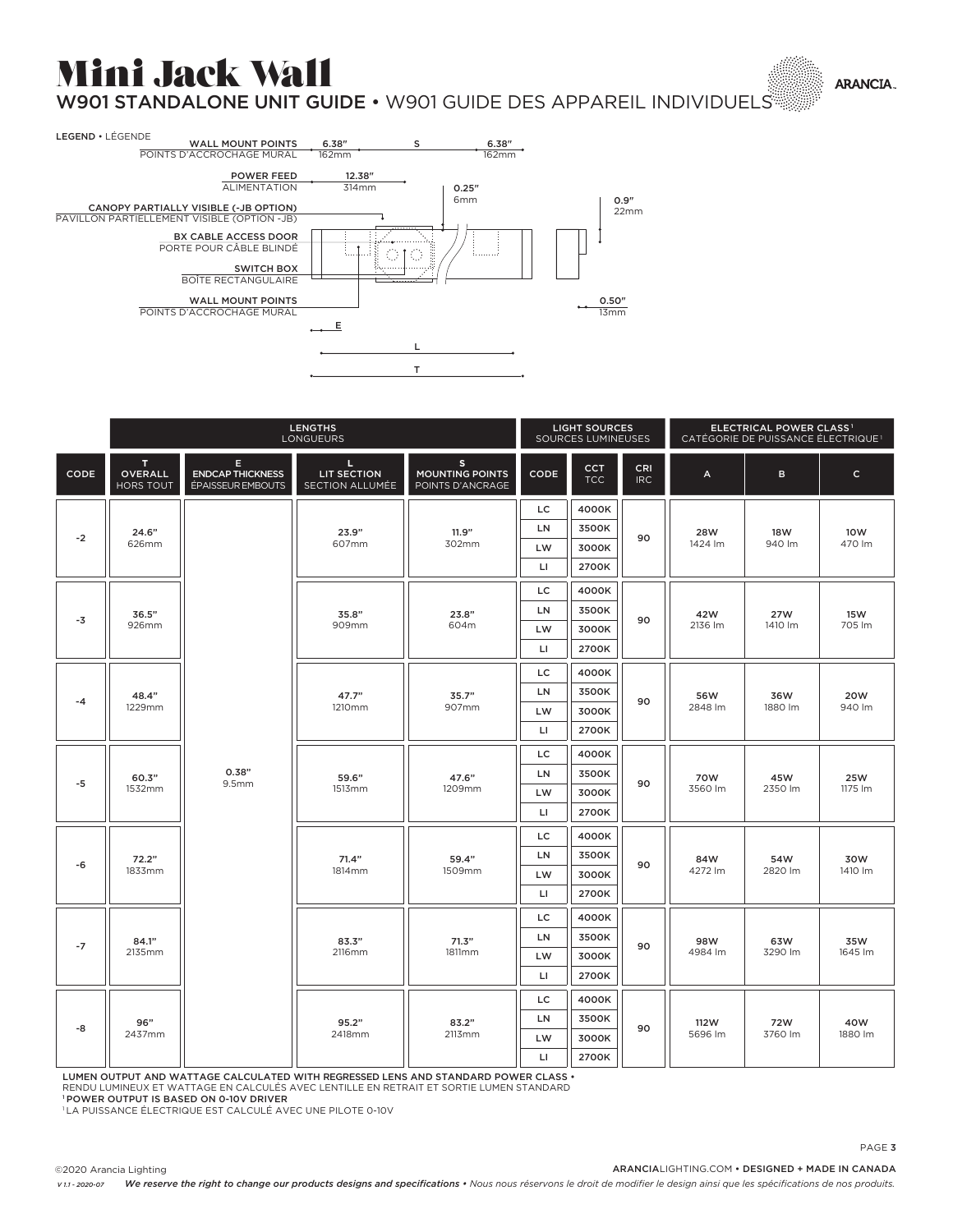## Mini Jack Wall W901 SYSTEM GUIDE • W901 GUIDE DE SYSTÈMES



MINI JACK LINEAR SYSTEMS ARE MADE OF SEVERAL UNITS PUT TOGETHER, ONE AFTER ANOTHER. TABLE BELOW SHOWS COMPOSITION OF SYSTEMS FROM 9 FEET TO 48 FEET. COMPOSITIONS ARE MADE SO SYSTEMS APPEAR TO BE AS MOST UNIFORM AS POSSIBLE. MINI JACK DOUBLE OFFERS A CONTINUOUS LENS FOR DIRECT LIGHT SOURCE, SO LIGHT APPEARS TO BE A SINGLE CONTINUOUS LINE, NO MATTER HOW LONG YOUR SYSTEM IS.

• LES SYSTÈMES LINÉAIRES MINI JACK SONT COMPOSÉS DE PLUSIEURS UNITÉS, MISES ENSEMBLE LES UNES À LA SUITE DES AUTRES. LE TABLEAU CI-DESSOUS MONTRE LA COMPOSITION DES SYSTÈMES ALLANT DE 9 PIEDS À 48 PIEDS. LES COMPOSITIONS SONT FAITES DE SORTE QUE LES SYSTÈMES APPARAISSENT LE PLUS UNIFORME POSSIBLE. LE MINI JACK DOUBLE OFFRE UNE LENTILLE CONTINUE POUR LA SOURCE D'ÉCLAIRAGE DIRECTE, CECI PERMET À LA LUMIÈRE D'APPARAÎTRE COMME UNE SIMPLE LIGNE CONTINUE, PEU IMPORTE LA LONGUEUR DE VOTRE SYSTÈME.

TO GET SUSPENSION DISTANCES FOR EACH UNITS OF A SYSTEM, REFER TO STANDALONE TABLE (SEE PREVIOUS PAGE) AND ADD SUSPENSION DISTANCES ACCORDINGLY TO YOUR SYSTEM COMPOSITION. EXAMPLE: DEPICTED SYSTEM IS A 20 FEET MADE OF 7'+6'+7', SUSPENSION DISTANCE WILL BE: 83.7"+71.9"+83.7" •

POUR OBTENIR LES DISTANCES DE SUSPENSION DE CHAQUE UNITÉS D'UN SYSTÈME, SE RÉFÉRER AU TABLEAU DES UNITÉS INDIVIDUELLES (VOIR PAGE PRÉCÉDENTE) ET ADDITIONNER LES DISTANCES DU SUSPENSION SELON LA COMPOSITION DU SYSTÈME.

EXEMPLE: LE SYSTÈME ILLUSTRÉ EST UN 20 PIEDS, FAIT DE 7'+6'+7', LES DISTANCES DE SUSPENSIONS VONT ÊTRE: 83.7"+71.9"+83.7".



MINI JACK DOUBLE SYSTEM CONFIGURATION TABLE • TABLEAU DE CONFIGURATION MINI JACK DOUBLE

| <b>I ADLLAD DE CONTRODRATION PINNI JACK DOUBLE</b> |                                                       |                                              |                                       |                                                       |                                              |  |  |  |  |
|----------------------------------------------------|-------------------------------------------------------|----------------------------------------------|---------------------------------------|-------------------------------------------------------|----------------------------------------------|--|--|--|--|
| NOMINAL LENGTH .<br>LONGUEUR NOMINALE              | <b>SYSTEM COMPOSITION •</b><br>COMPOSITION DU SYSTÈME | REAL TOTAL LENGTH .<br>LONGUEUR TOTAL RÉELLE | NOMINAL LENGTH .<br>LONGUEUR NOMINALE | <b>SYSTEM COMPOSITION •</b><br>COMPOSITION DU SYSTÈME | REAL TOTAL LENGTH .<br>LONGUEUR TOTAL RÉELLE |  |  |  |  |
| 9'                                                 | $4 + 5$                                               | $9' - 5/8"$                                  | 29'                                   | $7 + 7 + 7 + 8$                                       | 28'-11 3/8"                                  |  |  |  |  |
| 10'                                                | $5+5$                                                 | $10'-1/2"$                                   | 30'                                   | $8 + 7 + 8 + 7$                                       | 29'-11 1/4"                                  |  |  |  |  |
| 11'                                                | $5+6$                                                 | $11' - 3/8"$                                 | 31'                                   | $8 + 8 + 8 + 7$                                       | 30'-11 1/8"                                  |  |  |  |  |
| 12'                                                | $6 + 6$                                               | $12' - 1/4"$                                 | 32'                                   | $8 + 8 + 8 + 8$                                       | $31' - 11''$                                 |  |  |  |  |
| 13'                                                | $6 + 7$                                               | $13'-1/8"$                                   | 33'                                   | $6 + 7 + 7 + 7 + 6$                                   | 32'-10 3/8"                                  |  |  |  |  |
| 14'                                                | $7 + 7$                                               | $14'-1/8"$                                   | 34'                                   | $7 + 7 + 7 + 7 + 6$                                   | 33'-11 3/8"                                  |  |  |  |  |
| 15'                                                | $7 + 8$                                               | 15'                                          | 35'                                   | $7 + 7 + 7 + 7 + 7$                                   | 34'-11" 1/4                                  |  |  |  |  |
| 16'                                                | $8 + 8$                                               | 15'-11 7/8"                                  | 36'                                   | $7 + 7 + 8 + 7 + 7$                                   | 35'-11 1/8"                                  |  |  |  |  |
| 17'                                                | $5 + 7 + 5$                                           | $17' - 1/4"$                                 | 37'                                   | $8 + 7 + 7 + 7 + 8$                                   | 36'-11"                                      |  |  |  |  |
| 18'                                                | $6 + 6 + 6$                                           | $18' - 1/8"$                                 | 38'                                   | $8 + 7 + 8 + 7 + 8$                                   | 37'-10 7/8"                                  |  |  |  |  |
| 19'                                                | $6 + 7 + 6$                                           | 19'                                          | 39'                                   | $8 + 8 + 8 + 8 + 7$                                   | 38'-10 3/4"                                  |  |  |  |  |
| 20'                                                | $7 + 6 + 7$                                           | 19'-11 7/8"                                  | 40'                                   | $8 + 8 + 8 + 8 + 8$                                   | 39'-10 5/8"                                  |  |  |  |  |
| 21'                                                | $7 + 7 + 7$                                           | 20'-11 3/4"                                  | 41'                                   | $7 + 7 + 7 + 7 + 7 + 6$                               | 40'-11"                                      |  |  |  |  |
| 22"                                                | $7 + 8 + 7$                                           | 21'-11 5/8"                                  | 42"                                   | $7 + 7 + 7 + 7 + 7 + 7$                               | $41' - 11''$                                 |  |  |  |  |
| 23"                                                | $8 + 7 + 8$                                           | 22'-11 1/2"                                  | 43'                                   | $7 + 7 + 7 + 7 + 7 + 8$                               | 42'-10 7/8"                                  |  |  |  |  |
| 24'                                                | $8 + 8 + 8$                                           | 23'-11 3/8"                                  | 44'                                   | $8 + 7 + 7 + 7 + 7 + 8$                               | 43'-10 3/4"                                  |  |  |  |  |
| 25"                                                | $6 + 6 + 6 + 7$                                       | $24' - 113/4"$                               | 45'                                   | $8 + 8 + 8 + 7 + 7 + 7$                               | 44'-10 5/8"                                  |  |  |  |  |
| 26'                                                | $6 + 7 + 7 + 6$                                       | 25'-11 3/4"                                  | 46'                                   | $8 + 8 + 7 + 7 + 8 + 8$                               | 45'-10 1/2"                                  |  |  |  |  |
| 27"                                                | $7 + 7 + 7 + 6$                                       | 26'-11 5/8"                                  | 47'                                   | $8 + 8 + 8 + 8 + 8 + 7$                               | 46'-10 3/8"                                  |  |  |  |  |
| 28"                                                | $7 + 7 + 7 + 7$                                       | 27'-11 1/2"                                  | 48'                                   | $8 + 8 + 8 + 8 + 8 + 8$                               | 47'-10 1/4"                                  |  |  |  |  |

PAGE 4

ARANCIALIGHTING.COM • DESIGNED + MADE IN CANADA ©2020 Arancia Lighting

*We reserve the right to change our products designs and specifications • Nous nous réservons le droit de modifier le design ainsi que les spécifications de nos produits. V 1.1 - 2020-07*